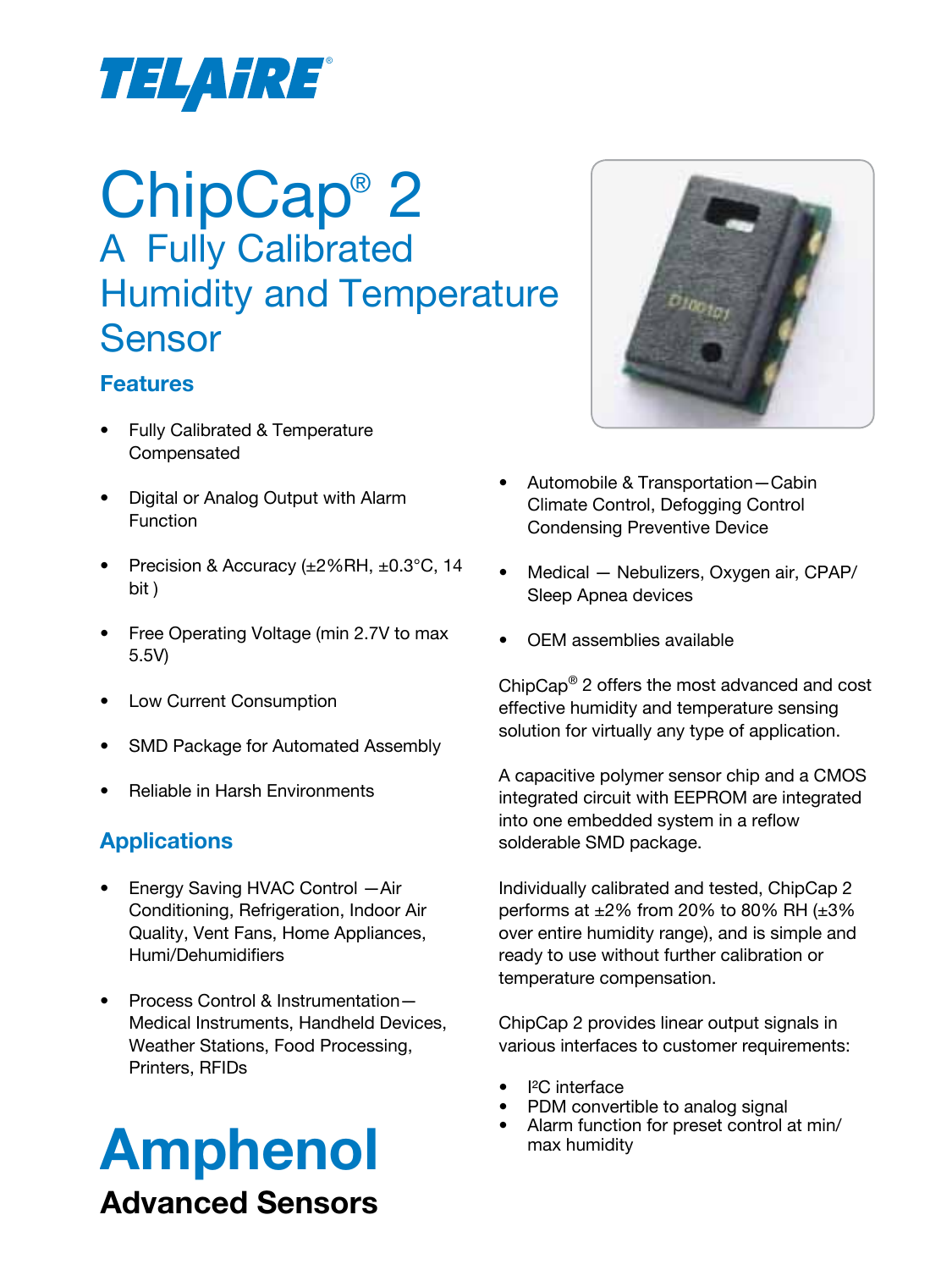## Sensor Performance

### **Relative Humidity (RH%)**

| <b>Resolution</b>          | 14 bit (0.01%RH)                       |
|----------------------------|----------------------------------------|
| Accuracy <sup>1</sup>      | $\pm 2.0$ %RH (20~80%RH) <sup>2</sup>  |
| <b>Repeatability</b>       | $±0.2$ %RH                             |
| <b>Hysteresis</b>          | $±2.0$ %RH                             |
| <b>Linearity</b>           | $< 2.0$ %RH                            |
| Response time <sup>3</sup> | 7.0 sec (63%)                          |
| <b>Temp Coefficient</b>    | Max 0.13 %RH/°C (at 10~60°C, 10~90%RH) |
| <b>Operating Range</b>     | $0 \sim 100$ %RH (Non-Condensing)      |
| <b>Long Term Drift</b>     | <0.5 %RH/yr (Normal condition)         |

*1. Custom Accuracy Tolerance Available*

*2. Accuracies measured at 25°C, 5.0V.*

*3. Measured at 25°C, 1m/sec airflow for achieving 63% of step from 33%RH to 90%RH*

## **Typical %RH Accuracy**



#### **Electrical Specifications**

**Supply Voltage** min 2.3V to max 5.5V

**Supply Current (IDD)** 750 µA (typical)

#### **Sleep Current (Isleep)** 0.6 µA (typical)

#### **Environmental**

**Operating Temperature Range** - 40 to 125°C

#### **Operating RH Range**

0 to 100 % RH (non-condensing)

## **Temperature (°C)**

| <b>Resolution</b>          | 14 bit (0.01°C)               |
|----------------------------|-------------------------------|
| Accuracy <sup>1</sup>      | $+0.3^{\circ}$ C              |
| <b>Repeatability</b>       | $\pm 0.1$ °C                  |
| Response time <sup>2</sup> | 5.0 sec (63%)                 |
| <b>Operating range</b>     | $-40$ to 125°C                |
| Long term drift            | <0.05°C/yr (Normal condition) |

*1. Accuracies measured at 25°C, 5.0V*

*2. Min 5.0 sec, Max 20 sec*

### **Typical Temperature Accuracy**



#### **Absolute Maximum Rating**

| <b>Parameter</b>                  | Min     | <b>Max</b>                       |
|-----------------------------------|---------|----------------------------------|
| Supply Voltage (VDD)              | $-0.3V$ | 6.0V                             |
| Storage Temp (T <sub>strg</sub> ) |         | $-55^{\circ}$ C 150 $^{\circ}$ C |
| Junction Temp (T <sub>i</sub> )   | -55°C   | 150 $^{\circ}$ C                 |

#### **Soldering Information**

#### **Standard or IR Solder Reflow**

Tp: 240°C, tp: 40 sec. (qualify Pb free profile)

*Note: After soldering reconditioning will be required. Details for this process can be found in the ChipCap® 2 application note (916-127).* 

#### **Package Contents**

Capacitive polymer RH Sensor, PTA (Proportional to Absolute) Temperature sensor integrated ASIC chip in LCC (Leadless Chip Carrier) package, SMD, RoHS compliant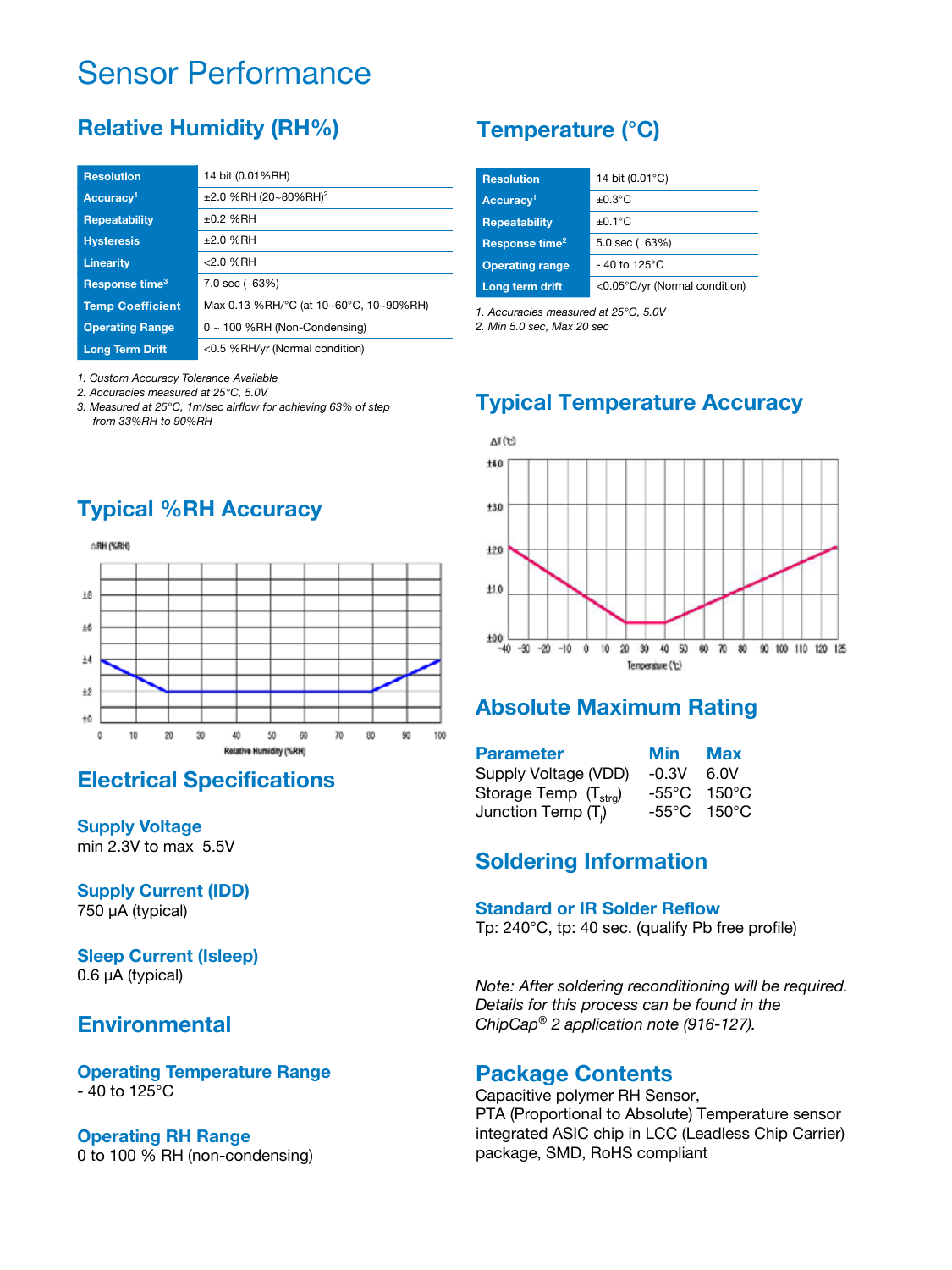#### **Pin Connection**



## **Ordering Information**

| Telaire part no.                | <b>Description</b>                          |
|---------------------------------|---------------------------------------------|
| CC2A25                          | ChipCap <sup>®</sup> 2, analog, $2\%$ , 5v  |
| CC2A23                          | ChipCap 2, analog, 2%, 3.3y                 |
| CC2D23S                         | ChipCap 2, digital, sleep mode, 2%,<br>3.3v |
| CC2D25S                         | ChipCap 2, digital, sleep mode, 2%, 5v      |
| CC2D23                          | ChipCap 2, digital, 2%, 3.3v                |
| CC <sub>2</sub> D <sub>25</sub> | ChipCap 2, digital, 2%, 5v                  |
|                                 |                                             |
| CC <sub>2</sub> D <sub>35</sub> | ChipCap 2, digital, 3%, 5v                  |
| CC2A33                          | ChipCap 2, analog, 3%, 3.3y                 |
| CC2D33S                         | ChipCap 2, digital, sleep mode, 3%,<br>3.3v |
| CC2D35S                         | ChipCap 2, digital, sleep mode, 3%, 5v      |
| CC <sub>2</sub> D <sub>33</sub> | ChipCap 2, digital, 3%, 3.3v                |
| CC2A35                          | ChipCap 2, analog, 3%, 5v                   |

*Packaging Tape and Reel*

#### **Dimensions** (units: mm (inch))



**Side View** 

 $0.4$ 

 $(0.016)$ 

 $1.9$ 

 $6.075$ 

**Bottom View**